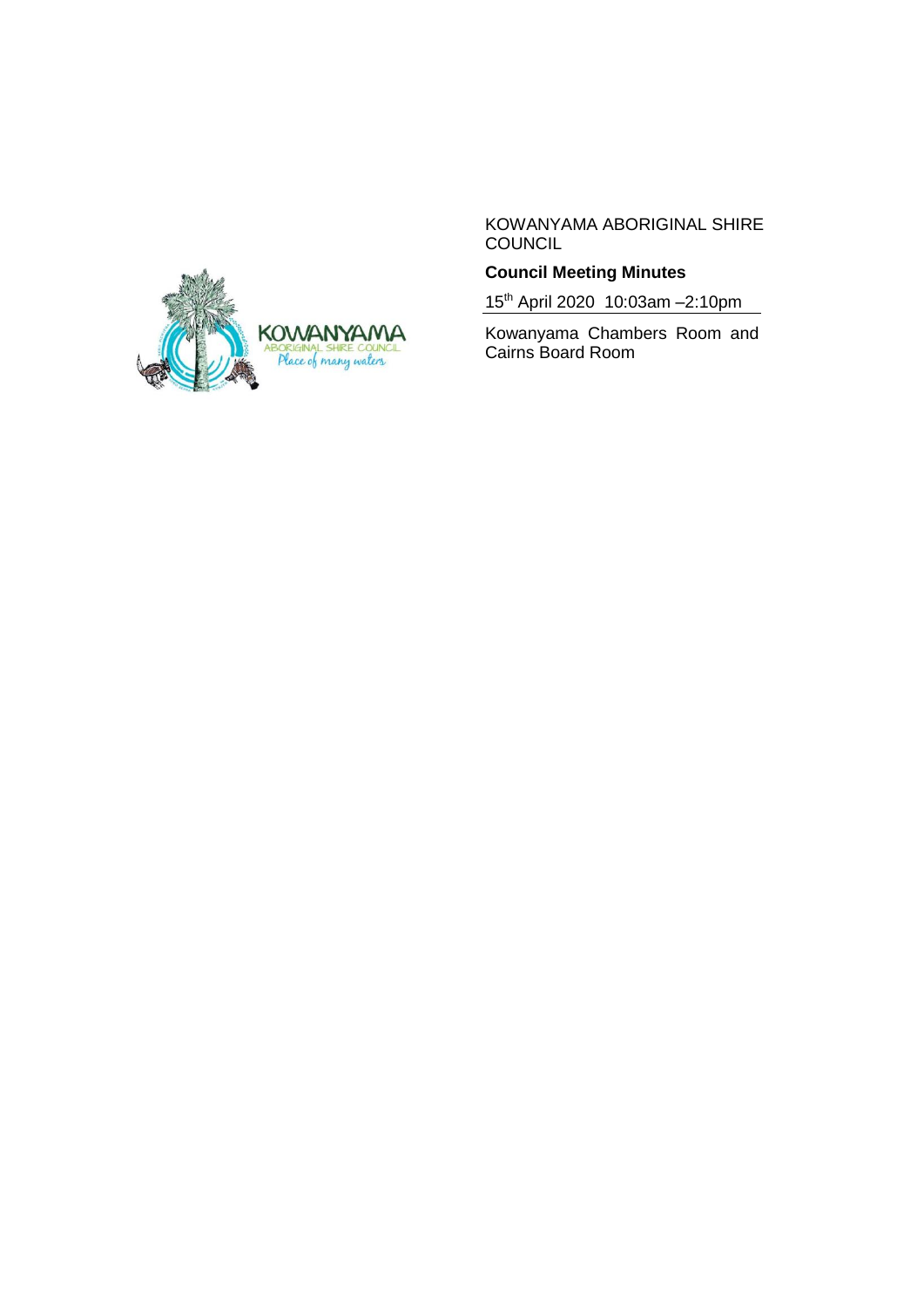## **Present:**

**Councillors**

Mayor Robbie Sands (Chair) – Kowanyama Chambers

Cr Cameron Josiah (Deputy Mayor) – Kowanyama Chambers

Cr Richard Stafford (Councillor) – Kowanyama Chambers

Cr Jacob Josiah (Councillor) – Kowanyama Chambers

Cr Teddy Bernard (Councillor) – Kowanyama Chambers

## **Executives**

Gary Uhlmann, Chief Executive Officer- Kowanyama Chambers

Andrew Hay, Executive Manager Finance (EMF) - Cairns Boardroom

Jacqui Cresswell, A/Executive Manager Infrastructure Works Projects, (A/EMIWP) - Cairns Boardroom

Kevin Bell, Executive Manager Community Services (EMCS) - Kowanyama Chambers

Christine Delaney, Executive Manager Human Resources (EMHR) - Kowanyama Chambers

Katherine Wiggins, Executive Manager Governance and Operations (EMGO) Cairns Boardroom

# **1) Welcome - CEO**

The CEO welcomed the newly elected Mayor and Councillors to the meeting.

## **2) Swearing in of Councillors and Nominating Deputy Mayor – CEO**

In accordance with the Local Government Act 2009 a councillor must not act in office until the councillor makes the declaration of office.

A person elected as a Councillor is to make a declaration in the prescribed form before acting in the office.

All Councillors making such declaration have been provided with a copy of the relevant forms.

## **A Declaration of office was made by the following from 10.05am:**

Mr Robbie Sands - MAYOR

"I, Robbie Sands, having been elected as a councillor of the Kowanyama Aboriginal Shire Council, declare that I will faithfully and impartially fulfil the duties of the office, in accordance with the local government principles and code of conduct under the Local Government Act 2009, to the best of my judgment and ability."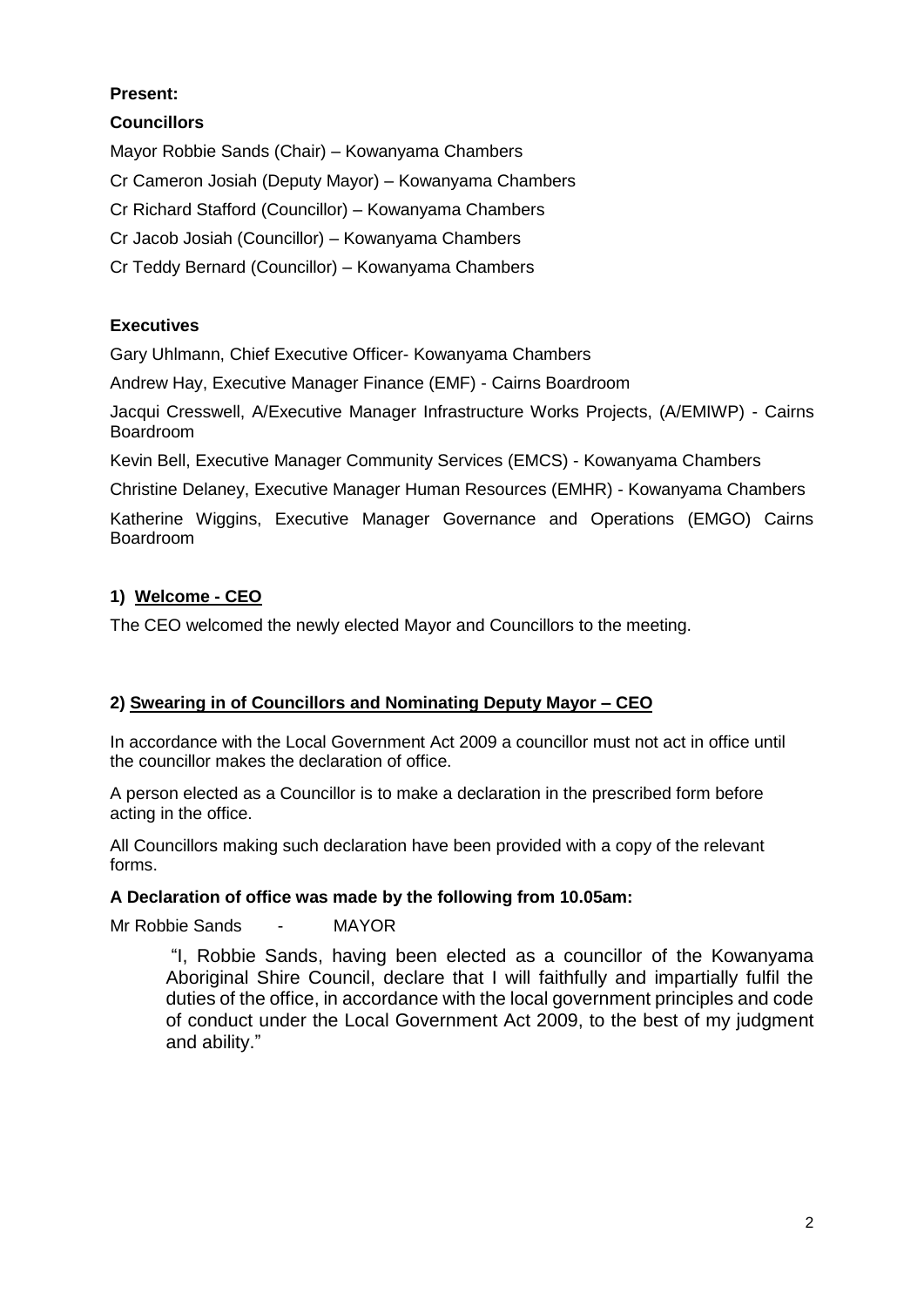Mr Richard Stafford - COUNCILLOR

'I, Richard Stafford, having been elected as a councillor of the Kowanyama Aboriginal Shire Council, declare that I will faithfully and impartially fulfil the duties of the office, in accordance with the local government principles and code of conduct under the Local Government Act 2009, to the best of my judgment and ability.

Mr Cameron Josiah - COUNCILLOR

'I, Cameron Josiah, having been elected as a councillor of the Kowanyama Aboriginal Shire Council, declare that I will faithfully and impartially fulfil the duties of the office, in accordance with the local government principles and code of conduct under the Local Government Act 2009, to the best of my judgment and ability.

Mr Teddy Bernard - COUNCILLOR

'I, Teddy Bernard having been elected as a councillor of the Kowanyama Aboriginal Shire Council, declare that I will faithfully and impartially fulfil the duties of the office, in accordance with the local government principles and code of conduct under the Local Government Act 2009, to the best of my judgment and ability.

MR Jacob Josiah - COUNCILLOR

'I, Jacob Josiah, having been elected as a councillor of the Kowanyama Aboriginal Shire Council, declare that I will faithfully and impartially fulfil the duties of the office, in accordance with the local government principles and code of conduct under the Local Government Act 2009, to the best of my judgment and ability.

*Ms Delaney exited room at 10:08 and returned at 10:10*

### **At 10.10 am the CEO called for Nominations for the position of Deputy Mayor:**

The Mayor nominated CR Cameron Josiah

CR Richard Stafford nominated himself

CR Teddy Bernard nominated himself

#### **At 10.11am - 3 votes for CR Cameron Josiah (3:5)**

The CEO declared that Councillor Cameron Josiah is elected to the office as Deputy Mayor.

#### **3) Mayor Overview**

The Mayor asked all newly elected Councillors to introduce themselves to the Executive Team after himself.

The Mayor states why he ran for Mayor and gives his vision for while he is in office: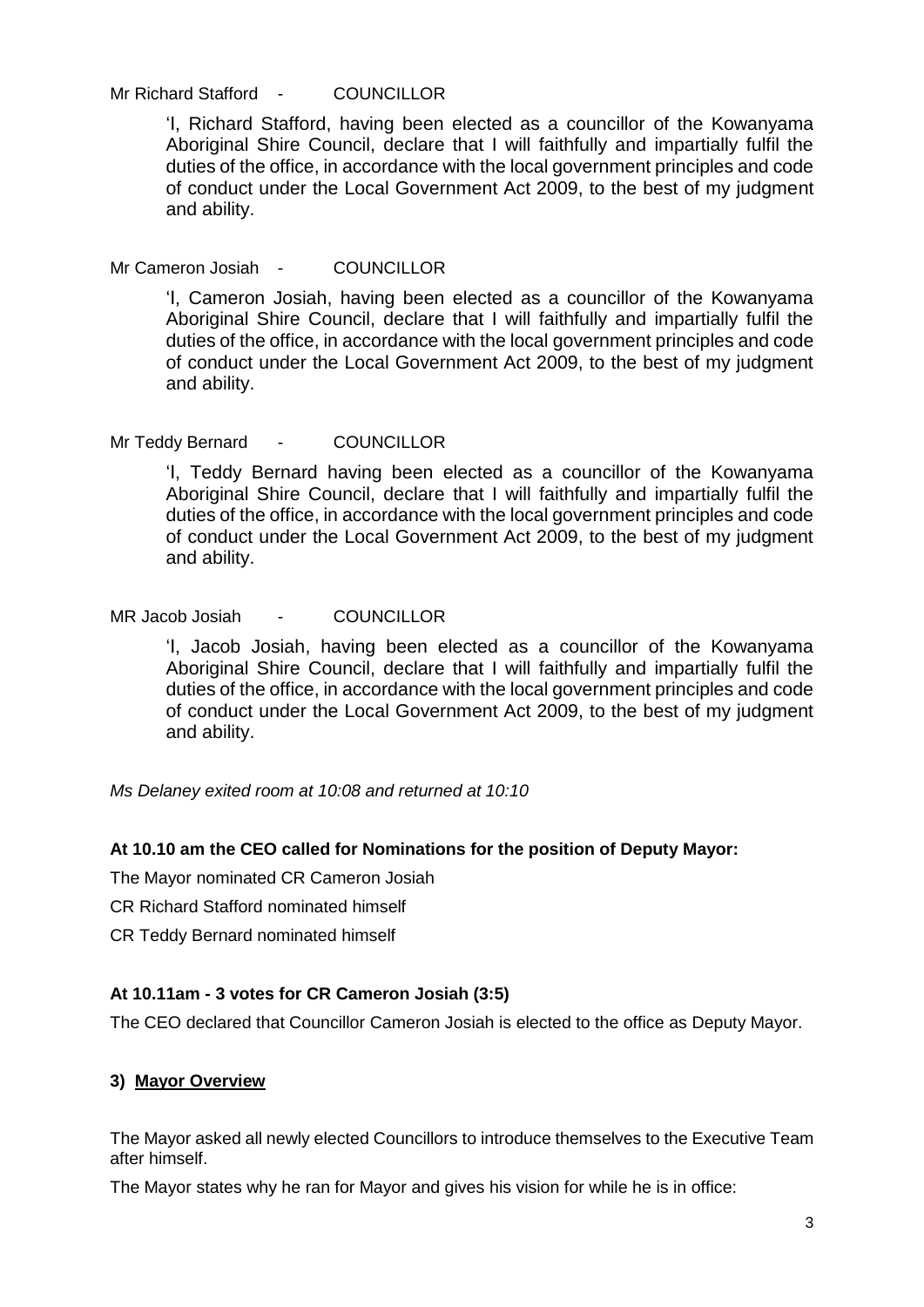- Empowering the indigenous people of Kowanyama
- To work closely with the CEO for Employment opportunities for Indigenous people and change of structure for government funded projects
- Working with the school Traineeships for indigenous people
- To grow the Men's Group & Women's Group

Councillors all introduce themselves and give their vision for their time in office.

• Mayor asked for the Executive Team to describe what they understood by selfdetermination and also to explain why they sought employment at Kowanyama Aboriginal Shire Council.

Executive Team all introduce themselves and explain their reasons as to why they are working with the Kowanyama Aboriginal Shire Council.

The Mayor was pleased with council comments regarding empowerment of the Kowanyama Indigenous people. The Mayor provided the following additional comments:

- CEO to work with him to change the corporate structure and identify positions only Indigenous people can apply for (25% target).
- When contracts are due for renewal they can look at employing more Indigenous people.
- Training is key i.e.: Local Disaster Management Group (LDMG), installation of solar local people to be trained to do these jobs.
- Contractors do not have high rates of local employees which needs to be rectified
- Infrastructure Building Services preferred supplier list for new contractors. The Mayor would like to see the local Indigenous people employed
- Perception in community is that there are no opportunities for the local people. The local people should be given first go. For example, there are no local indigenous people employed at the airport.
- Men's Group The Mayor would like them to be involved in decision making for the community and asks if Mr Bell would attend the meetings.
- Culture The Mayor would like to see a Council of Elders re-established to advise on cultural and native title matters. PBC to nominate elders.
- Recreation Activities Local Grants Scheme for football team, cultural activities and cultural festivals. NAIDOC Week Funding.
- PBC and Traditional Owners to increase membership base to PBC for better representation of Traditional Owners.
- RISE giving work opportunities to all young people i.e.: apprenticeship grants.
- Set up a P&C for school and to do fundraising concerts etc.
- Media Perception from the community is that there is not enough information shared with the public. The Mayor would like to keep people updated by the KASC Facebook page, weekly radio interviews, and newsletters to be distributed to the community.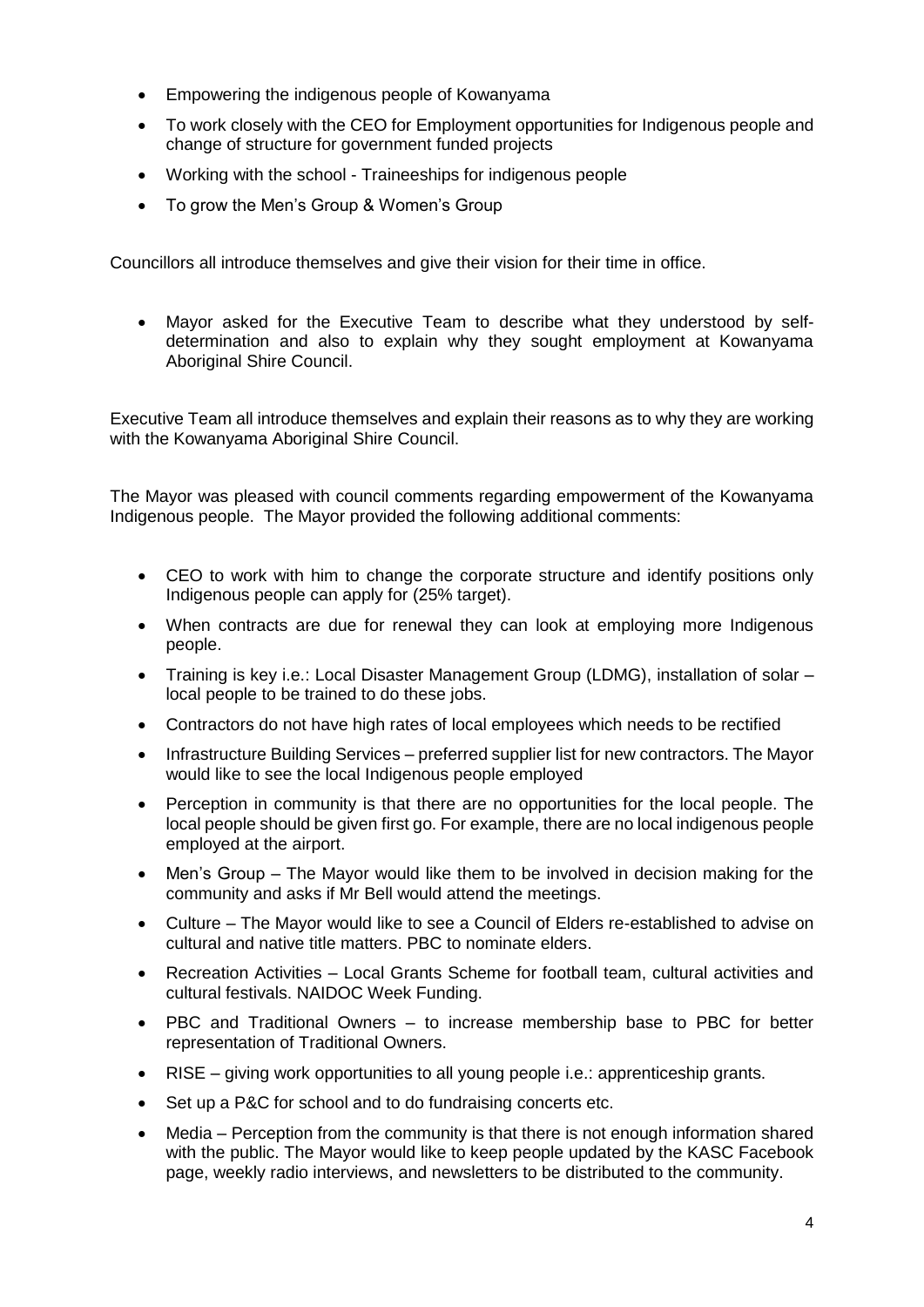- Crime and Corruption Commission investigations into councils in recent years The Mayor and Councillors want to ensure council is compliant with all policy and regulation.
- The Mayor shares his vision provided by a whiteboard chart presentation.

Executive Team located in Cairns office requested a snapshot be taken of the whiteboard chart.

*10.53am – Darryl congratulates Mayor and Councillors and left the meeting.*

### **4) Information Reports**

### **a) Overview by CEO**

Mr Uhlmann expressed his desire to achieve that Kowanyama be the best community on the cape.

- He asked to work in partnership with the Mayor and Councillors to help build the community
- Employ local Indigenous people
- Happiness, health and sustainability is a key factor
- Council has the opportunity to build their own legacy
- Department of Social Housing Program housing for local residents
- The court has decided to hand back cattle assets to the council how to make this work for the community.
- The canteen cannot re-open without the permission of the government. There has been a request to do take away alcohol while the Canteen is shut.
- Sly alcohol and homemade brew are becoming an issue
- Have discussed closing Topsy Creek to commercial fishing with Department of Agriculture & Fisheries
- Roads program local team to make the road more passable in the wet season. Mayor requested for future meeting to speak about road funding (Transport Infrastructure Development Scheme (TIDS).
- Building and Infrastructure old carpenters shed to be renovated and used as a community centre. Councillors to decide how to utilise i.e.: cultural activities
- Women's Meeting Place Money to be used and how to spend effectively
- Workshop Compound, new carpenters shed looking at extension
- Renovation of Old Contractors Camp how to utilise effectively for community
- How do we best utilise the Men's Centre?
- Challenges for councillors will be the CoVid19 possible health & economic impacts, noting that EMF has stated that it will lead to possible recession which will flow to our funding.
- Risk planning is essential
- Express what community priorities are and conduct regular reviews. Priorities driven by members of the community and are outcome based.
- The role of PBC and Council needs to be clarified– working together
- Business Enterprises each enterprise to develop skill sets for example: workshop apprenticeships to eventually manage the workshop.
- Renew car and plant fleet issue has been raised with Government.

The Mayor states that after hour use of council vehicles for private/public use is unacceptable (CEO exempt).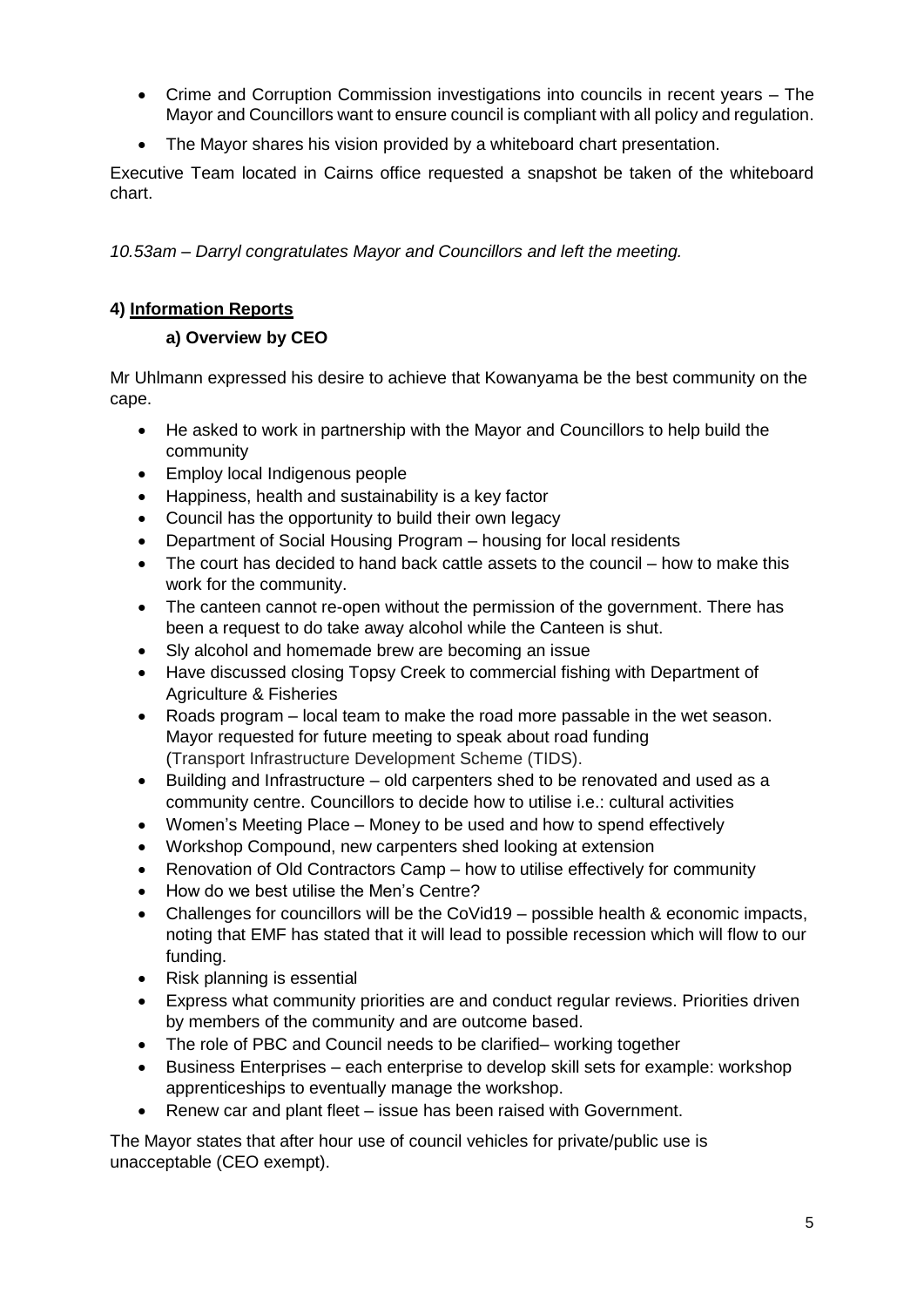- Insurance the cost of insurance is doubling (\$1.4million per 9 months). Decisions of what assets are to be insured needs to happen as cost is too high.
- Canteen/Sports & Recreation Need a clear repayment plan to be set up.
- Cairns Office is fundamental and plays a critical part for the Kowanyama Aboriginal Shire Council.

*Mayor dismissed meeting for a short break at 11:35 Meeting resumed at 11:53am*

## **Action Item**

CEO to add cattle company project plan to next council meeting.

### **b) Overview of Local Council process and publications - EMGO**

Ms Wiggins presented an overview of Local council processes and publications as follows:

- Information Report 4B Overview Roles/Structure training to commence in May.
- Responsibilities of Councillors Local Govt Act 2009
- Role and Responsibility of Mayor
- Organisational Structure
- Decision making during the year
- Operational plan for the next 12 months
- Key policies for councillors
- Next month (May) training for councillors
- Code of Conduct
- Model Meeting procedures
- Communications and Social Media Policy
- Councillor Remuneration

### **Action Item**

EMGO to organise Councillor workshop for 2020-2021 Operational Plan

Ms Wiggins explained the one of the items contained within the Annual Report is the Annual Operational Plan and the percentages of goals completed, which she can go through with Mayor.

### **5) Agenda Reports**

### **a) Key Policies – EMGO**

Ms Wiggins stated that due to Crime and Corruption Commission investigations into council's across QLD, in recent years and months there has been increased interest in council decision making and behaviours of councillors. Because of this it is vital that councillors are aware of key Council policies.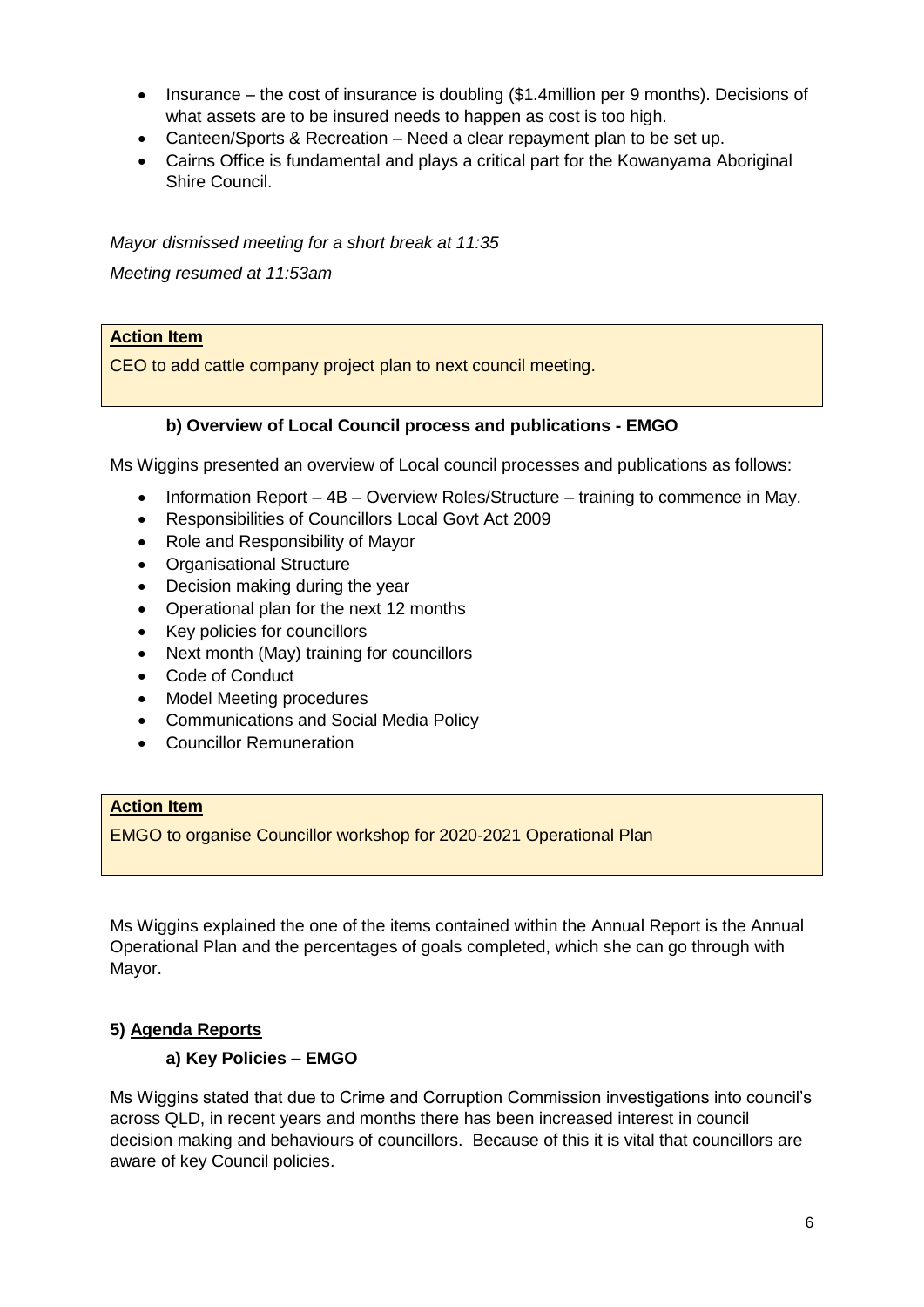In May 2020 (date to be determined) the Department of Local Government, Racing and Multicultural Affairs will be providing training to Kowanyama Aboriginal Shire Councillors on key policies. However, in the interim of that training being provided it is important that councillors are aware of the key policies. Ms Wiggins then presented the policies and sought comments and questions.

| <b>RESOLUTION - That Council endorse the noted</b>                                                                                                                                                                  | Moved: Cr J. Josiah                            |
|---------------------------------------------------------------------------------------------------------------------------------------------------------------------------------------------------------------------|------------------------------------------------|
| <b>Key Policies:</b>                                                                                                                                                                                                | <b>Seconded: Cr Bernard</b>                    |
| • Code of Conduct for Councillors in<br>Queensland<br>• Councillor Expense and Reimbursement<br>Policy<br>• Model Meeting procedures<br>• Communications and Social<br>Media<br>Policy<br>• Councillor Remuneration | <b>MOTION CARRIED:</b><br><b>All in favour</b> |

*Mayor dismissed meeting for lunch break at 12:35pm*

*Meeting resumes at 12:55pm*

### **b) Register of Interest and Related Parties - EMGO**

Ms Wiggins continues – Register of Interest Form

As mandated by the Department of Local Government, Racing and Multicultural affairs, councillors must declare all financial and non-financial interests, including the interests of persons related to the councillor (including spouses, dependent children or anyone whose affairs are so closely connected with the councillor that they could share any benefits received).

Each local government's chief executive officer must keep a register of the interests of each councillor and their related persons.

All councillors must ensure that their registers of interests and those of all related persons are accurate and up-to-date at all times.

A councillor who fails to update any of the registers of interests for themselves or their related persons may be guilty of an offence.

#### **Related Party Form**

At stipulated by the Department of Local Government, Racing and Multicultural Affairs, local governments (councils) must disclose related party relationships, transactions and outstanding balances, including commitments, in the annual financial statements

Related parties include Key Management Personnel (KMP), their close family members and any entities that they control or jointly control. Related parties are likely to include the mayor, councillors, chief executive officers (CEO), senior executives, their close family members and any entities that they control or jointly control.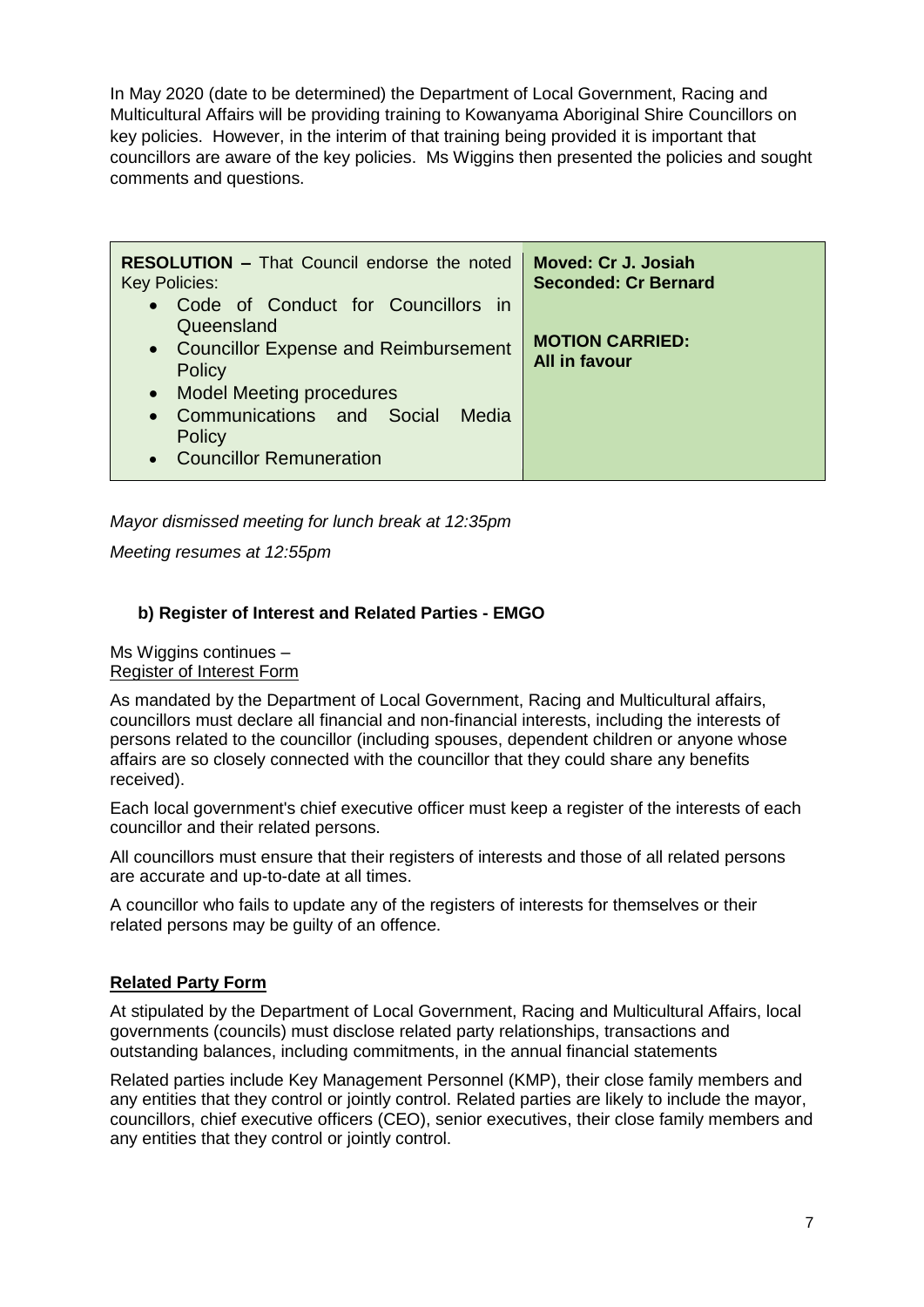Any transactions between council and these parties, whether monetary or not, needs to be identified and disclosed. This information is audited as part of the annual external audit by Queensland Audit Office.

In order to meet this requirement all new Executive Team members (including the CEO) and Councillors (including the Mayor) must complete a related parties form and provide it to the nominated delegate(s) of the CEO. Executive Team members and Councillors must also update their related parties form if there is a change to their related parties. The current delegates of the CEO for the purpose of the related party reporting is the Executive Manager Governance and Operations and Executive Manger Finance.

All councillors are required to fill out forms.

### **Action Item**

EMGO to arrange meeting for 1pm tomorrow for forms to be filled out by Councillors

### **c) Superannuation – EMGO**

#### **Ms Wiggins presented the report.**

In recent months it has been queried whether councillors should be paid superannuation. As confirmed by Preston Law Councillors are not regarded as employees and generally speaking, there is no entitlement to superannuation. A Council may, however, resolve that they be considered an eligible local government body for superannuation purposes in accordance with the *Taxation Administration Act 1953* (Cwlth) (part 446-5 of Schedule 1) *("Act").*

The Executive has reviewed previous council meeting minutes from 2013 and has not located any resolution that agrees to pay councillors superannuation.

According to Preston Law, a council can agree to pay superannuation to councillors however council is not able to backdate superannuation. Therefore, Council should decide whether, going forward, Councillors should be paid superannuation.

|                                                                                                                                                  | <b>Moved: Cr Sands</b><br>Seconded: Cr C. Josiah |
|--------------------------------------------------------------------------------------------------------------------------------------------------|--------------------------------------------------|
| <b>RESOLUTION - That Council endorse they are an</b><br>eligible local government body for superannuation<br>purposes in accordance with the Act | <b>MOTION CARRIED:</b><br>All in favour          |

### **d) LDMG chair appointment – CEO**

The Kowanyama Aboriginal Shire Council coordinates a Local Disaster Management Group.

It is usual that the Mayor of the Council is the Chairperson of the LDMG, ad Deputy Mayor and Deputy Chair.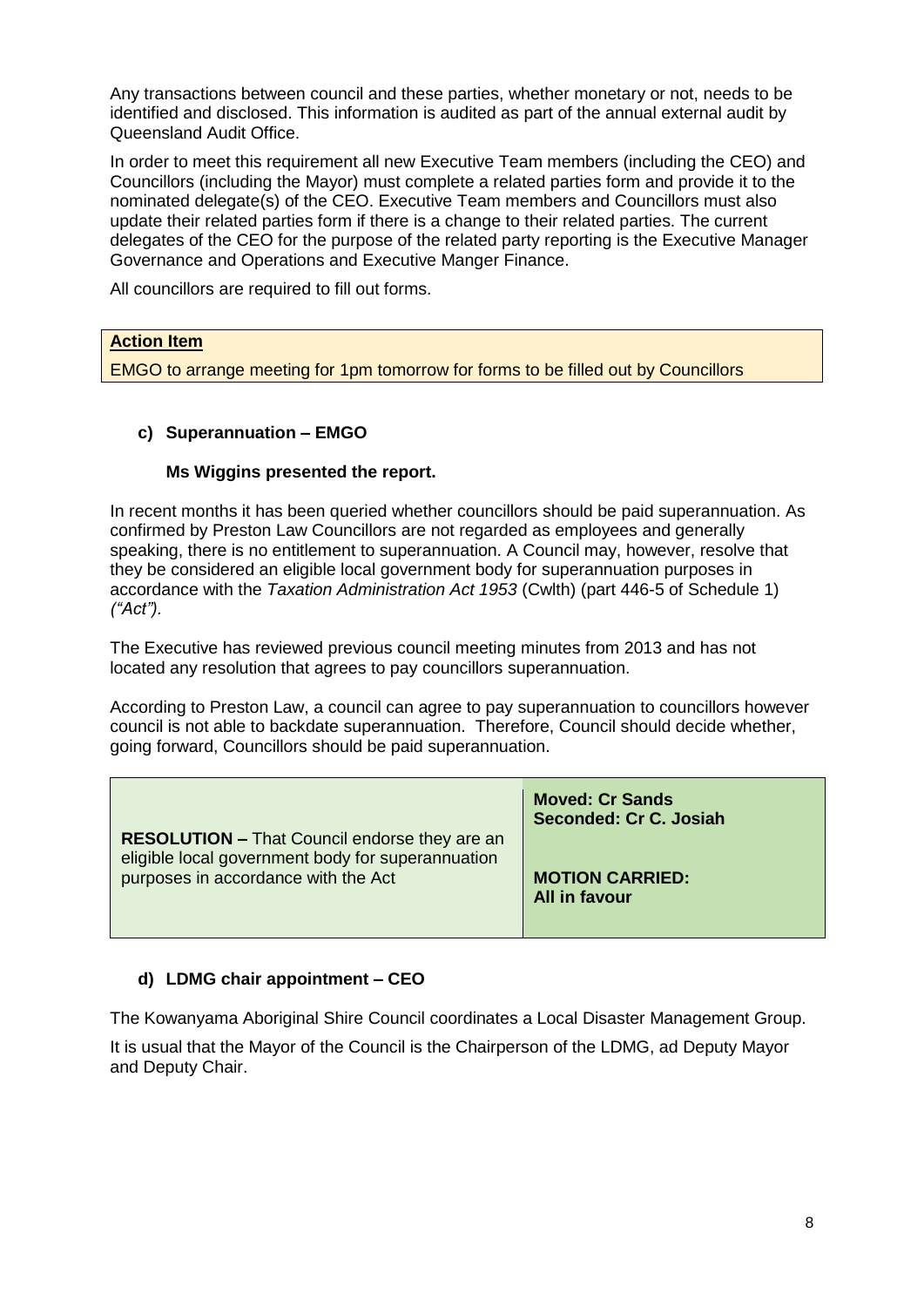**RESOLUTION –** That Council endorse Mayor Sands as the Chairperson and Cr Cameron Josiah as the Deputy Chairperson for the Local Disaster Management Group (LDMG).

**Moved: Cr Sands Seconded: Cr J. Josiah**

**MOTION CARRIED: All in favour** 

#### **Action Item**

CEO and EMCS to organise LDMG training for Councillors.

#### **e) Waiving of fees and charges – EMGO**

Ms Wiggins presented the report and stated that ach year council endorses a Fees and Charges register as part of the annual budget. If requests to waive or discount the Fees and Charges are provided by a third party, an Agenda Report is provided to council with the requests for council's endorsement.

As there is only one meeting per month, fees and charges are unable to amended in a short time frame.

During this Covid 19 pandemic, it is likely that council will receive requests from third parties to amend the fees and charges to assist businesses to survive. It will be important that any requests are evaluated within a few days rather than waiting for the next council meeting.

It is therefore recommended that during the Covid 19 pandemic period, requests to waive or discount fees and charges are assessed and approved by the Mayor and CEO.

The requests would then be presented at the next council meeting for noting by the council.

| <b>RESOLUTION - That Council delegate waiving</b><br>and discount of fees during the Covid 19 to<br>CEO and Mayor jointly. | <b>Moved: Cr Sands</b><br><b>Seconded: Cr Stafford</b> |
|----------------------------------------------------------------------------------------------------------------------------|--------------------------------------------------------|
|                                                                                                                            | <b>MOTION CARRIED:</b><br>All in favour                |

#### **6) Additional Information Reports**

#### **a) Governance and Operations**

Ms Wiggins (EMGO) presented an update on governance and operations

- Digital based records management
- Records officer has commenced with council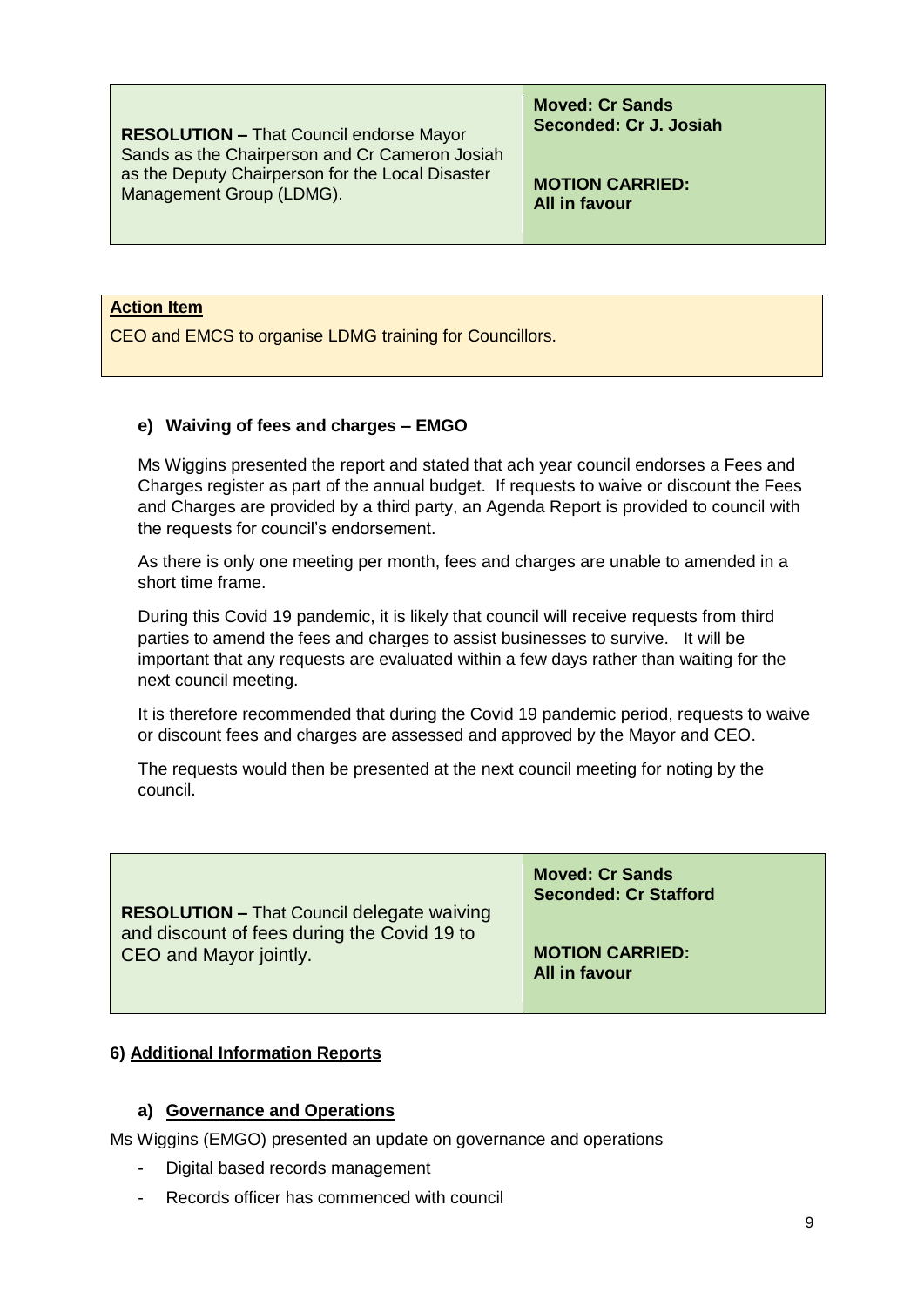### **b) Community Services**

Mr Bell (EMCS) presented an update on Community Services

- All vacant positions have been filled
- Women's shelter had first audit and was fully compliant
- All reports are up to date
- Building strong relationships

CEO congratulated Mr Bell on the Aged Care centre works

### **c) Infrastructure Works & Projects**

Ms Cresswell (acting EMIWP) presented an update on Infrastructure Works & Projects

- $Q$ Build programs 9 upgrades to be finished this year and 24 upgrades by next financial year
- \$10M funding to improve water and sewerage. A range of projects underway including a new water chlorinator.
- Roads Kowanyama was first to complete works for TIDS. Additional funding coming from TMR as a result.
- Workshop The new mechanic is currently concentrating on all council vehicles
- Lands Office Continued pest control and turtle monitoring
- Airport Terminal is almost complete.
- Market Garden Trees were planted in 2018 which once established will supply fruit and vegetables to the community.

The Mayor questioned why contractors work is being repaired by the local carpenter/plumbing crew. Training Centre plumbing work had some issues with the piping.

Ms Creswell replied that new procedures are in place and work is inspected and signed off by the Building Services Manager before contractors are paid.

CEO confirmed that new checks and policies are in place for contractor's work.

### **d) Human Resources**

Ms Delaney presented an update on Human Resources

- An 8-day pandemic leave was paid to all employees including casuals
- 3 new appointees have been employed for positions of Co-Vid19 Co-Ordinator, Centrelink Support and Women's Health Co-Ordinator
- Due to Covid-19 restrictions it has been hard to do any training due to no travel and social distancing rules
- Ms Delaney is looking into online training courses for security which will in turn have employment opportunities for the local Indigenous people. Police checks have to be done before employment.